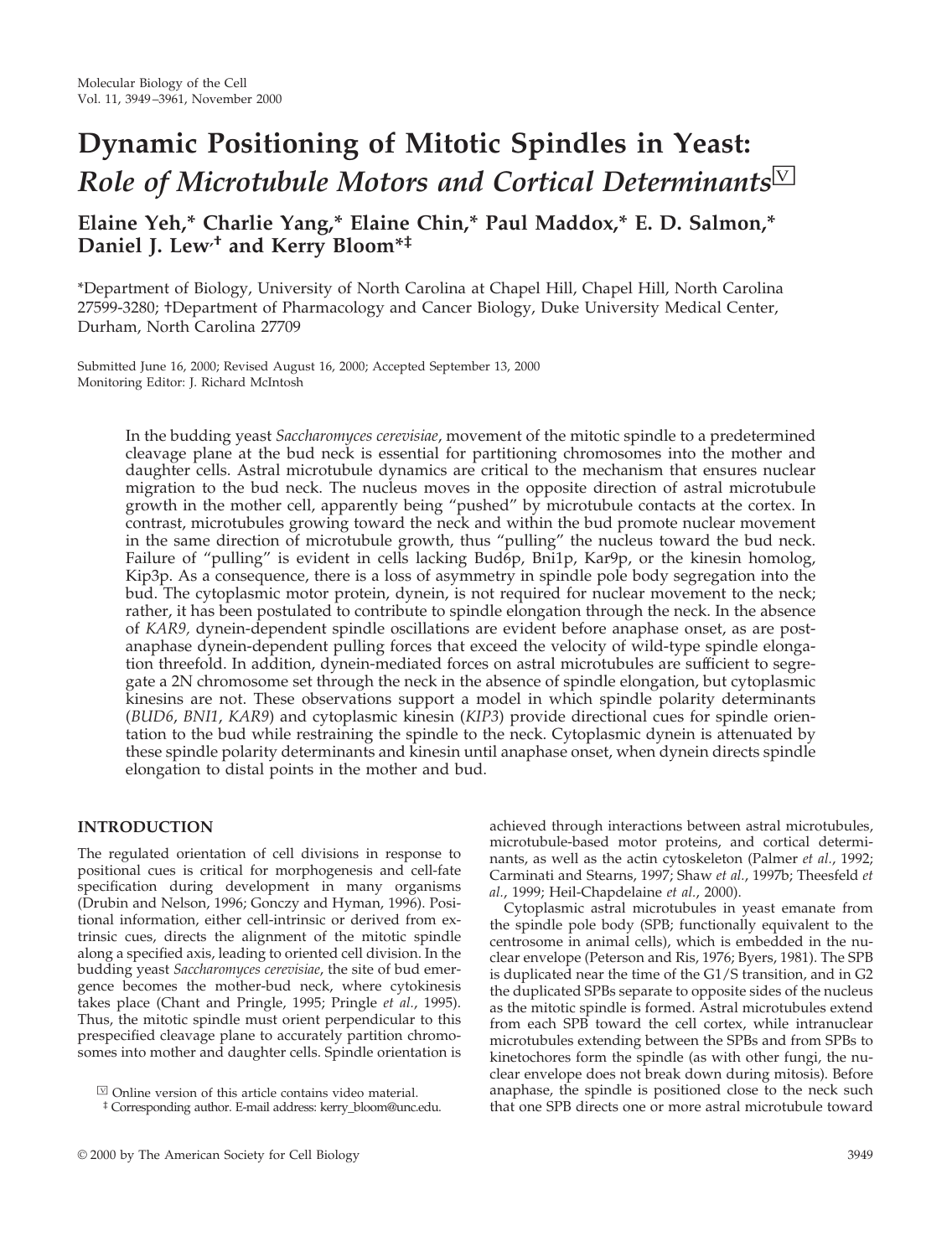the bud cortex and the other SPB nucleates microtubules predominantly within the mother cell. This feature results in spindle orientation along the mother-bud axis; anaphase spindle elongation then proceeds until the spindle poles reach the distal ends of the budded cell, resulting in accurate segregation of chromosomes at cell division.

Our understanding of the molecular basis for spindle orientation has benefited greatly from genetic and cell biological approaches, in which specific microtubule motors (primarily dynein and the kinesin homologue Kip3p), a putative microtubule plus-end capturing protein (Kar9p)(Miller and Rose, 1998), and asymmetrically distributed cortical proteins (Kar9p, Num1p, Bni1p, and Bud6p) were all shown to be important for spindle positioning. Cells lacking any one of these proteins often contain misaligned spindles, but in all cases this defect is rectified before cytokinesis. In contrast, cells lacking dynein in combination with one of several other proteins (e.g., Kip3p, Kar9p, Bud6p, Bni1p) exhibit conditional phenotypes (this study and Lee *et al.*, 1999; Miller *et al.*, 1999). Two partially redundant "pathways" for spindle orientation have been proposed, one, involving Kip3p, Kar9p, Bni1p, and Bud6p, that acts early in the cell cycle to position the preanaphase spindle, and a second involving dynein, that acts late in the cell cycle to promote spindle segregation (Cottingham and Hoyt, 1997; Heil-Chapdelaine *et al.*, 1999; Lee *et al.*, 1999; Miller *et al.*, 1999).

Accurate spindle positioning also depends upon an intact actin cytoskeleton (Palmer *et al.*, 1992). Actin's role in spindle positioning versus its essential role in bud growth was determined through perturbations of F-actin and use of mutations that selectively disrupt actin cables (Pruyne *et al.*, 1998; Theesfeld *et al.*, 1999). Actin is required early in the cell cycle, temporally coincident with the Kip3p-dependent phase, to establish spindle orientation. Two proteins required for the Kip3p-dependent phase (Bni1p, Bud6p) are themselves actin-interacting proteins. Bni1p/She5p contains a formin homology domain, is required for integrity of the actin cytoskeleton, and is itself related to a protein, Cdc12p, in *S. pombe* that is transported on microtubules and actin filaments (Chang, 1999). Bud6p/Aip3p (Amberg *et al.*, 1997) is delivered to cortical sites via the secretory machinery, where it contributes to polarized cell growth (Jin and Amberg, 2000). Bud6p/Aip3p and Bni1p/She5p are required for the integrity of the actin cytoskeleton, localized distribution of Kar<sup>9</sup>p (Miller *et al.*, 1999), and regulating mating competency in the mother versus the bud (*ASH1* mRNA; Beach and Bloom 1999). The pleiotropic phenotype of *bud6* and *bni1* mutants point to a more general role for these proteins in polarized events. Bud6p and Bni1p have been proposed to comprise a cortical scaffold for docking *ASH1* mRNA as well as for providing a target for microtubule capture via Kar9p. The role of the actin cytoskeleton is therefore critical for timely delivery and/or deposition of these cortical components (e.g., Bni1p, Bud6p, Kar9p) that in turn facilitate microtubule–cortical interactions.

Microtubule interactions with cortical sites are mediated in part by Bim1p. Bim1p, a member of the EB1 family of proteins that interact with the adenomatous polyposis coli tumor suppressor, binds the plus ends of microtubules (Tirnauer *et al.*, 1999) and physically interacts with Kar9p (Korinek *et al.*, 2000; Lee *et al.*, 2000). The capture of microtubule ends at the cell cortex (Adames and Cooper, 2000), together with findings that shortening astral microtubules lose tubulin subunits from the plus ends (Maddox *et al.*, 2000) indicate that cortical sites of Kar9p promote plus-end disassembly through Bim1p, while maintaining contact with the shortening end. Loss of the cortical interactions can be corrected through dynein-dependent microtubule sliding (Adames and Cooper (2000)), consistent with previous findings that the early pathway is dispensable (Cottingham and Hoyt, 1997; DeZwaan *et al.*, 1997). The proposed functional overlap of cortical capture mechanisms with dynein-dependent sliding processes (Adames and Cooper, 2000) was not predicted from the temporal separation of these pathways in genetic studies.

A remarkably small number (3–5) of dynamic astral microtubules provide the basis for nuclear movement throughout the cell cycle. The astral microtubules have an unexpectedly short average lifetime (< 3.65 min; Maddox *et al.*, 1999), suggesting that spindle positioning may result from multiple transient interactions. In addition, preexisting microtubules are partitioned unequally upon SPB duplication and separation. One SPB retains all of the dynein-GFP labeled astral microtubules. The other SPB acquires dynein-GFP after a delay of  $~10$  min, during which time intranuclear microtubules push the SPBs apart (Shaw *et al.*, 1997b). This "delayed acquisition" of dynein-GFP to one SPB is regulated by the Cdc28p cyclin-dependent kinase and appears to be important for preventing the late-acquiring SPB from nucleating bud-directed microtubules (Segal *et al.*, 2000). These observations suggest a simple model in which the stable orientation of one SPB toward the bud and the other SPB toward the mother comes about through the preferential association of one SPB at the neck with bud-directed astral microtubules. The rigid intranuclear spindle predisposes the second SPB away from the neck, steering astral microtubules from that SPB away from the bud.

In this study we have examined microtubule and spindle behavior in living cells that lack individual proteins (or pairs of proteins) involved in spindle orientation. Our results suggest that Kip3p, Kar9p, Bni1p, and Bud6p provide directional cues for spindle orientation, as well as oppose the action of dynein until anaphase onset. Cytoplasmic dynein is the dominant cytoplasmic force and drives spindle elongation to distal reaches in the mother and bud. The hierarchy of motors, their interaction with each other and transient interaction with astral microtubules reflect distinct but coordinated pathways toward faithful nuclear migration.

#### **MATERIALS AND METHODS**

### *Strains, Media, Growth Conditions, and Genetic Techniques*

*S. cerevisiae* strains used in this study are described in Table 1 and where appropriate. YEF473, 1345, 1358, AM102, AM16, AM29, and AM8 were kindly provided by J. Pringle (University of North Carolina at Chapel Hill). *dhc1::URA3* and *dhc1::LEU2* deletions were constructed as described previously (Li *et al.*, 1993). *kar9*::*LEU2* deletions were constructed by transforming strains with *Sma*I cut pRM386 (kindly provided by R. Miller and M. Rose). A *kip3*::KANMX cassette was designed that results in a deletion of the entire *KIP3* coding region (*kip3*::KANMX 5' catattccctgattgcatcgtttatctgattatcatttcattgcattcttcagctgaagcttcgtacgc(69mer),*kip3*::KANMX 39 gcgtttaatgctggcggaaagaagttatattcgatagtttacgtaggatagcataggccactagtggatctg (72mer)). The deletion cassettes were introduced into DLY2 (DLY3650) and W303 (KBY58 and KBY61) strain back-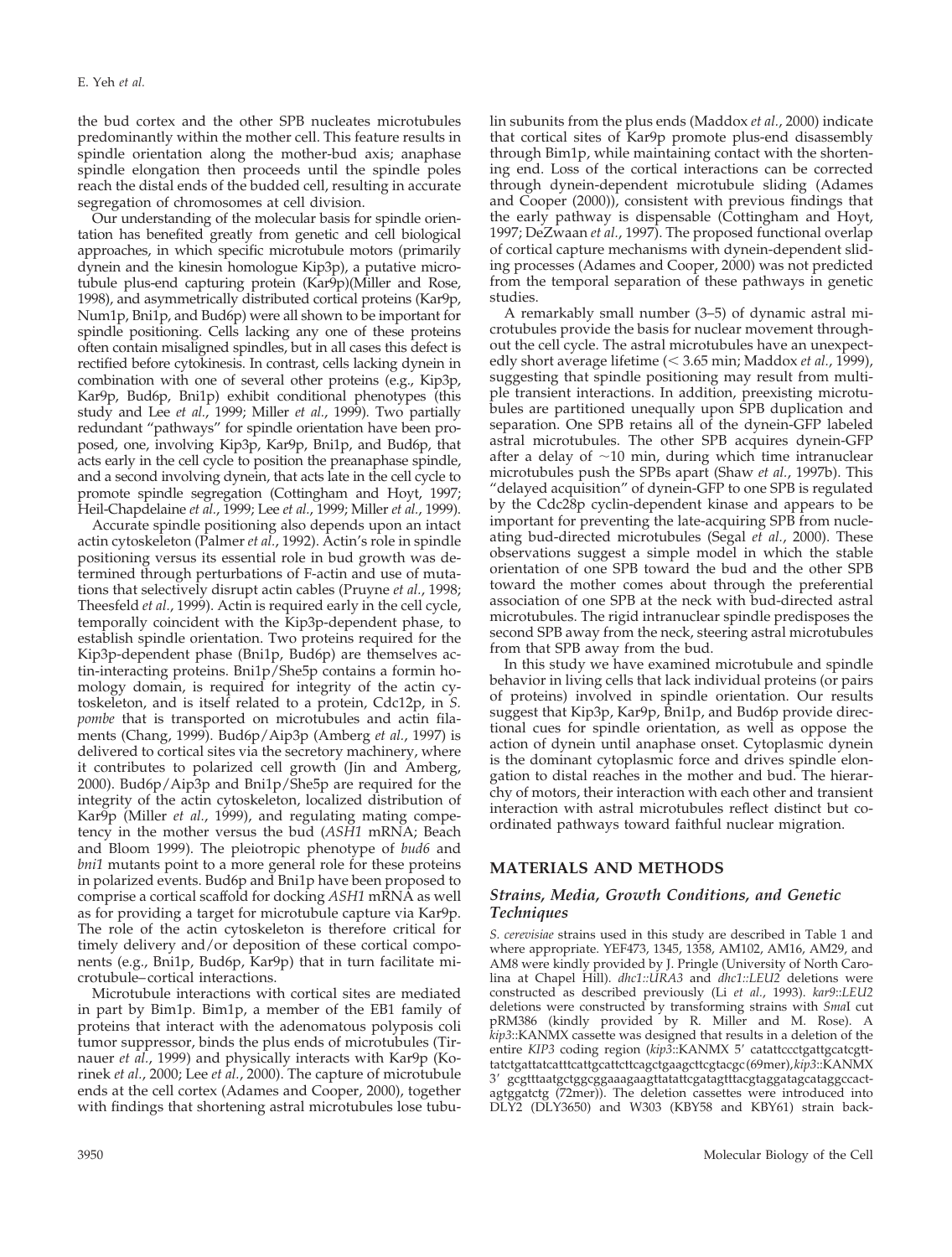#### **Table 1.** Yeast strains and plasmids

| Yeast strains               | Genotype                                                                                                  |
|-----------------------------|-----------------------------------------------------------------------------------------------------------|
| <b>YEF473</b>               | MATa ura3-52, trp1 $\Delta$ 63, leu2 $\Delta$ 1, lys2-801, his3 $\Delta$ 200                              |
| <b>YEF1345</b>              | MATa ura3-52, trp1 $\Delta$ 63, leu2 $\Delta$ 1, lys2-801, his3 $\Delta$ 200, aip3 $\Delta$ 3(bud6)::TRP1 |
| <b>YEF1358</b>              | MATa ura3-52, trp1 $\Delta$ 63, leu2 $\Delta$ 1, lys2-801, his3 $\Delta$ 200, bni1:: HIS3                 |
| <b>CYY118</b>               | MATa ura3-52, trp1 $\Delta$ 63, leu2 $\Delta$ 1, lys2-801, his3 $\Delta$ 200, dhc1 $\Delta$ ::LEU2        |
| <b>KBY474</b>               | MATa ura3-52, trp1 $\Delta$ 63, leu2 $\Delta$ 1, lys2-801, his3 $\Delta$ 200, kip3 $\Delta$ :: KANMX      |
| <b>KBY475</b>               | MATa ura3-52, trp1Δ63, leu2Δ1, lys2-801, his3Δ200, kar9Δ::LEU2                                            |
| AM16                        | MATa ura3-52, trp1Δ63, leu2Δ1, lys2-801, his3Δ200, bud7:: HIS3                                            |
| AM29                        | MATa ura3-52, trp1Δ63, leu2Δ1, lys2-801, his3Δ200, bud3::TRP1                                             |
| AM8                         | MATa ura3-52, trp1Δ63, leu2Δ1, lys2-801, his3Δ200, bud8::TRP1                                             |
| KBY61                       | MAT $\alpha$ leu2-3,112, ura3-52, trp1, ade2, his3 $\Delta$ 200, dhc1 $\Delta$ 7:: URA3                   |
| <b>KBY58</b>                | MAT $\alpha$ leu2-3,112, ura3-52, trp1, ade2, his3 $\Delta$ 200, dhc1 $\Delta$ :: LEU2                    |
| DI.Y2                       | MATα ura3Δns, leu2-3,112, trp1-1 <sup>a</sup> , his2, ade1                                                |
| DLY3650                     | MATα ura3Δns, leu2-3,112, trp1-1 <sup>a</sup> , his2, ade1, dhc1Δ::LEU2                                   |
| DLY2719                     | MATa ura3∆ns, leu2-3,112, trp1-1ª, his2, ade1, bem2:: URA3                                                |
| <b>IMY1011</b>              | MATa ura $3\Delta$ ns, leu $2$ -3,112, trp1-1 <sup>a</sup> , his2, ade1, bem1:: URA3                      |
| <b>IMY1020</b>              | MATa ura $3\Delta$ ns, leu $2-3,112$ , trp1-1 <sup>a</sup> , his $2$ , ade1, tpm1:: URA3                  |
| <b>IMY1023</b>              | MATa ura3∆ns, leu2-3,112, trp1-1 <sup>a</sup> , his2, ade1, cap2:: URA3                                   |
| <b>IMY1030</b>              | MATa ura $3\Delta$ ns, leu $2-3,112$ , trp1-1 <sup>a</sup> , his $2$ , ade1, spa $2$ :: URA3              |
| <b>IMY1080</b>              | MATa ura3∆ns, leu2-3,112, trp1-1ª, his2, ade1, bed1:: URA3                                                |
| $IMY2-26$                   | MATa ura $3\Delta$ ns, leu $2-3,112$ , trp1-1 <sup>a</sup> , his $2$ , ade1, myo2-66                      |
| Plasmids                    |                                                                                                           |
| pKB701<br>pAFS125<br>pRM386 | GALpDHC1-GFP, 2µ, URA3<br>TUB1-GFP integrated at URA3<br>kar9 $\Delta$ LEU2 disruption plasmid            |

grounds. All three strains displayed similar numbers of binucleate cells in logarithmically growing populations. The *aip3/bud6* phenotype has been reported to vary in different genetic backgrounds (Amberg *et al.*, 1997). The *aip*3-Δ3 mutant used herein (1345) and described in Amberg *et al.* (1997) is resistant to 37°C and contains very few binucleated cells. Strains derived from YEF473 were used in the real-time analysis. Microtubules were visualized in live cells either by transformation with the plasmid pKB701 containing a *DHC1*-GFP fusion protein on the *GAL1* promoter or by integration of pASF125 containing GFP::*TUB1* at *URA3* (kindly provided by A. Straight). To visualize *DHC1*-GFP, cells were grown overnight in SD-URA medium containing 2% glucose and 2% galactose. Yeast cultures were grown at 32°C, except where otherwise noted. Yeast rich medium (YPD) contained 2% glucose, 2% peptone, and 1% yeast extract. Synthetic Dropout (SD) medium lacking particular nutrients (SD-Leu, SD-His) and synthetic sporulation medium supplemented with amino acids were made as described (Rose *et al.*, 1991).

*Genetic Interactions. dhc1 kar9* and *dhc1 bni1* double-mutant strains were not viable when grown at temperatures outside a narrow permissive range (*DHC1* encodes the dynein heavy chain) as reported by (Lee *et al.*, 1999; Miller *et al.*, 1999). In addition to these interactions *dhc1,bud6* double mutants exhibited a conditional growth phenotype  $($ >75% of double-mutant spore colonies from a *dhc1 BUD6* X *DHC1 bud6* cross were not viable at 37°C, compared with  $<$  15% lack of viability for wild-type or single-mutant spore colonies from the cross). Mutations in other genes affecting actin organization did not show synthetic growth defects when crossed to *dhc1* mutants (this group included *bem1* [Chenevert *et al.*, 1992], *bem2* [Peterson *et al.*, 1994], *tpm1* [Liu and Bretscher, 1992], *cap2* [Amatruda and Cooper, 1992; Karpova *et al.*, 1995]*, bed1* [Mondesert and Reed, 1996]*,* and *spa2* [Snyder, 1989; Zahner *et al.*, 1996]).

#### *Microscopy and Quantitation*

Cells expressing the Dhc1p-GFP fusion protein or GFP-Tub1p were observed using time-lapse video microscopy. Strains 1345 and 1358 containing plasmid pKB701 were grown overnight to midlogarithmic phase in glucose/galactose-containing medium at 24°C. Double mutants (*dhc1/bni1* from 1358 x KBY61; *dhc1/bud6* from 1345 x KBY58) containing GFP-Tub1 were grown overnight to midlogarithmic phase in glucose-containing medium at 24°C. Cells were applied to microscope slides coated with minimal medium containing 25% gelatin. Coverslips were applied and sealed with valap (1:1:1 vaseline:lanolin:paraffin), and cells were observed with a microscope (Microphot FXA, Nikon, Garden City, NY) using a 100X/ 1.4NA Plan Apo objective. Metamorph software (Universal Imaging Corp., West Chester, PA) was used to control a Biopoint 99B100 filter wheel (Ludl Electronic Products, Hawthorne, NY) (Salmon *et al.*, 1998). A shuttered mercury lamb was used for fluorescence excitation (490 nm) at 0.3-s exposures. Images were collected with a cooled CCD camera (C4880; Hamamatsu, Photonics, Bridgewater, NJ) at either 30-s or 1-min intervals throughout the course of cell growth. A total of five fluorescence images were acquired at 0.75  $\mu$ m intervals through the cell and projected into a single reconstruction. A single differential interference contrast (DIC) image was made at the middle z-step by rotating the analyzer into the light path and taking a 0.6-s exposure (Shaw *et al.*, 1997a).

# **RESULTS**

### *Spindle Pole Asymmetry Is Retained in* **bni1***,* **bud6***, and* **kar9** *Mutants*

Observation of *bni1*, *bud6*, or *kar9* single-mutant cells containing GFP-tagged tubulin or dynein (see MATERIALS AND METHODS) confirmed previous findings that these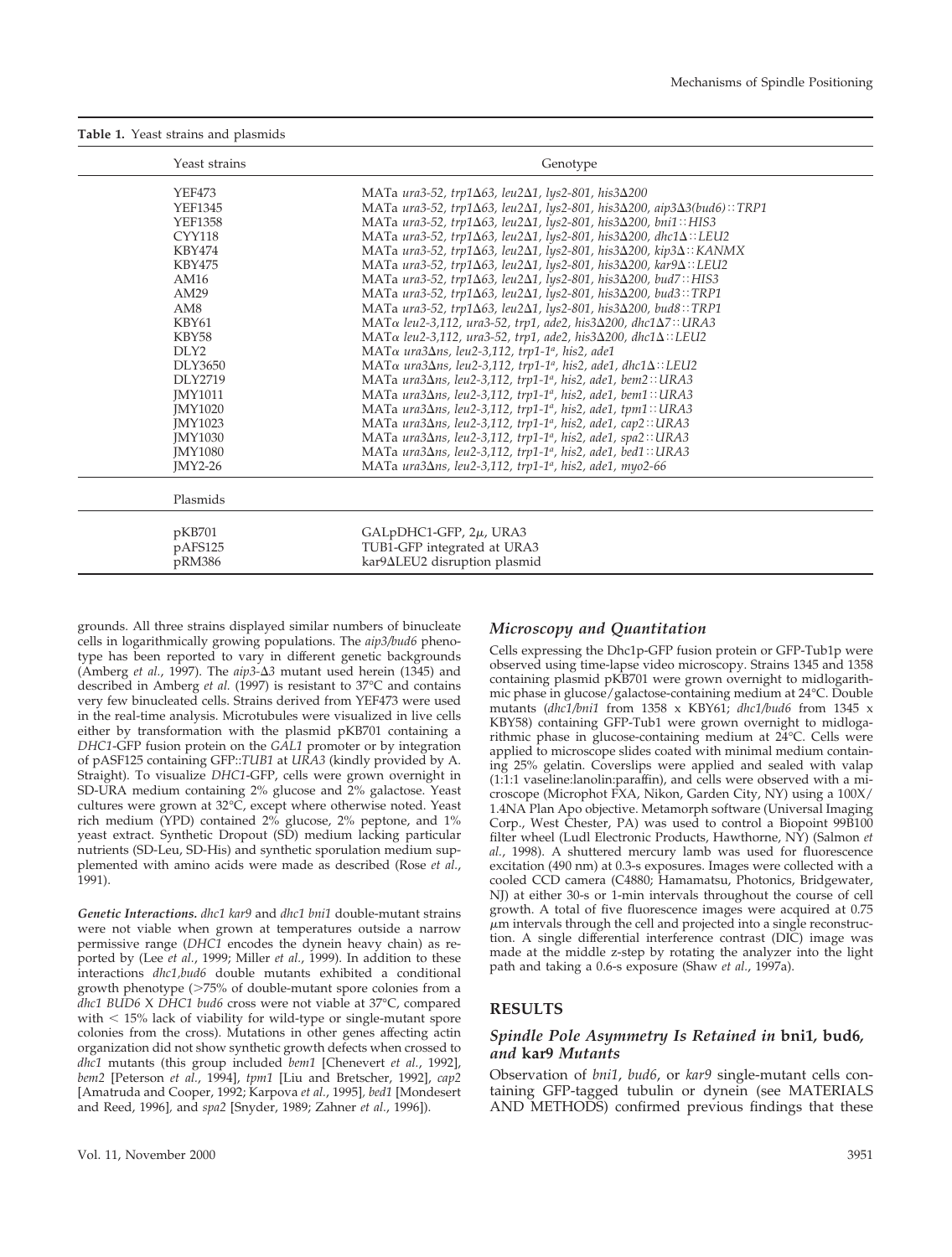cells frequently misorient the spindle (Miller and Rose, 1998; Lee *et al.*, 1999). Failure to regulate the asymmetric behavior of spindle pole bodies during spindle assembly also results in a spindle position defect in *cdc28–4 clb5*∆mutants (Segal *et al.*, 2000). To assess spindle pole asymmetry in *bni1*, *bud6*, or *kar9* cells, we monitored dynein-GFP accumulation during SPB separation. In every case  $($ >50 examples for each mutant) there was a delay after visible separation of the SPBs before the second spindle pole body accumulated cytoplasmic dynein (and astral microtubules), similar in timing to that seen in wild-type cells (e.g., *kar9* mutant*,* Figure 1A; quantitative fluorescence accumulation in Figure 1B). Like wild-type cells these mutants are not defective in the asymmetric partitioning and/or acquisition of dynein-GFP during SPB separation.

## *Defective Spindle Pole Orientation Toward the Bud in* **bni1***,* **bud6***, and* **kar9** *Mutants*

The pole that initially acquires astral microtubules in G1 orients the nucleus toward the neck and leads spindle migration into the bud upon anaphase onset (Shaw *et al.*, 1997b). While spindle pole asymmetry was maintained in *kar9, bud6,* and *bni1* mutants, neither SPB was predisposed to lead spindle migration into the bud (e.g., migration of late acquiring SPB into the bud in *kar9* mutant, Figure 1A). In some cases (*bni1* mutant*,* Figure 2), defects in SPB orientation toward the bud occurred through depolymerization of the bud-directed microtubule and subsequent penetration of an astral microtubule from the other SPB into the bud. In other instances, microtubules from the second pole penetrated into the bud even though the first pole retained buddirected microtubules, generating cells with astral microtubules from both spindle poles extending into the bud (*bud6* mutant*,* Figure 3). Loss of SPB orientation and/or dual microtubule penetration was observed in 25–35% of the mutant cells (7/28 for *bud6,* 11/35 for *bni1,* and 5/14 for *kar9*). Loss of spindle orientation along the mother-bud axis was often accompanied by cycles of microtubule polymerization/depolymerization in the bud, alternating between each SPB (shown in Figure 2). These transition periods persisted for  $\sim$  1–8% of the time before anaphase onset (3.7% in *bud6,* 8.5/230 total minutes; 8.1% in *bni1,* 50/617 total min; 1.6% in *kar9*, 7.5/464 total min). Neither loss of SPB orientation nor penetration of astral microtubules from both poles into the bud were observed in  $> 6000$  min of image analysis in wild-type or dynein mutant cells (Shaw *et al.*, 1997b).

Despite the frequent appearance of spindles with microtubules from both poles penetrating the bud in *bni1*, *bud6*, or *kar9* mutants, there was not a commensurate migration of the entire spindle into the bud (few transient events,  $<$ 5 min, observed over the course of 20–30 h of filming) as observed in *clb5-cdc28–4* mutants (Segal *et al.*, 2000).

### *Defective Retention of the Spindle Near the Neck in* **bni1***,* **bud6***,* **dhc1, kar9***, and* **kip3** *Mutants*

If the failure to predispose one SPB to the bud reflects loss of spindle positioning determinants in the bud, then not only will the spindle be misaligned before anaphase, but it may not migrate to the bud neck. To test this hypothesis, we examined the distance between the bud-proximal SPB and the neck at 1 min before anaphase B, defined as the onset of



**Figure 1.** Segregation of the "late acquiring" SPB into the bud in *kar9* mutants. *kar9* mutants expressing dynein-GFP were grown to midlogarithmic phase and were examined by fluorescence microscopy. (A) Images from a time-lapse series are displayed (times in min indicated in the upper right of each panel). The nucleus lies distal to the neck of a budded cell before spindle elongation. Microtubules emanate from a single spindle pole body (0 min). The poles have duplicated by 8 min, and the 2nd pole (indicated with white arrowhead) acquires cytoplasmic dynein. At 28 min, late acquiring pole nucleates an astral microtubule(s) directed toward the bud. At 78 min, the spindle has aligned along the mother-bud axis, and a single microtubule from the late-acquiring pole penetrates the bud. The late-acquiring SPB migrates into the bud. (B) Quantitative fluorescence accumulation as a function of time and distance between the spindle pole bodies. The time points in (A) are plotted. Note spindle pole separation as increased distance from peak to peak (one pole at 0 min, two at 8, 28, and 78,min). The delayed acquisition of dynein-GFP is evident in the fluorescent intensity of the two peaks (8 and 28 min) until spindle elongation, whereupon the two poles are equally fluorescent (78 min).

2  $\mu$  spindle elongation (stage III, (Yeh *et al.*, 1995)). The spindle was significantly closer to the neck in wild-type cells (95% confidence) relative to all 5 mutant strains examined (Figures 4,5). The spindle was further displaced in *kar9* mutants relative to *bud6, dhc1, bni1,* and *kip3.* In addition, spindle position was highly variable from cell to cell in *kar9* mutants (noted by large SD for *kar9* in Figure 4). These data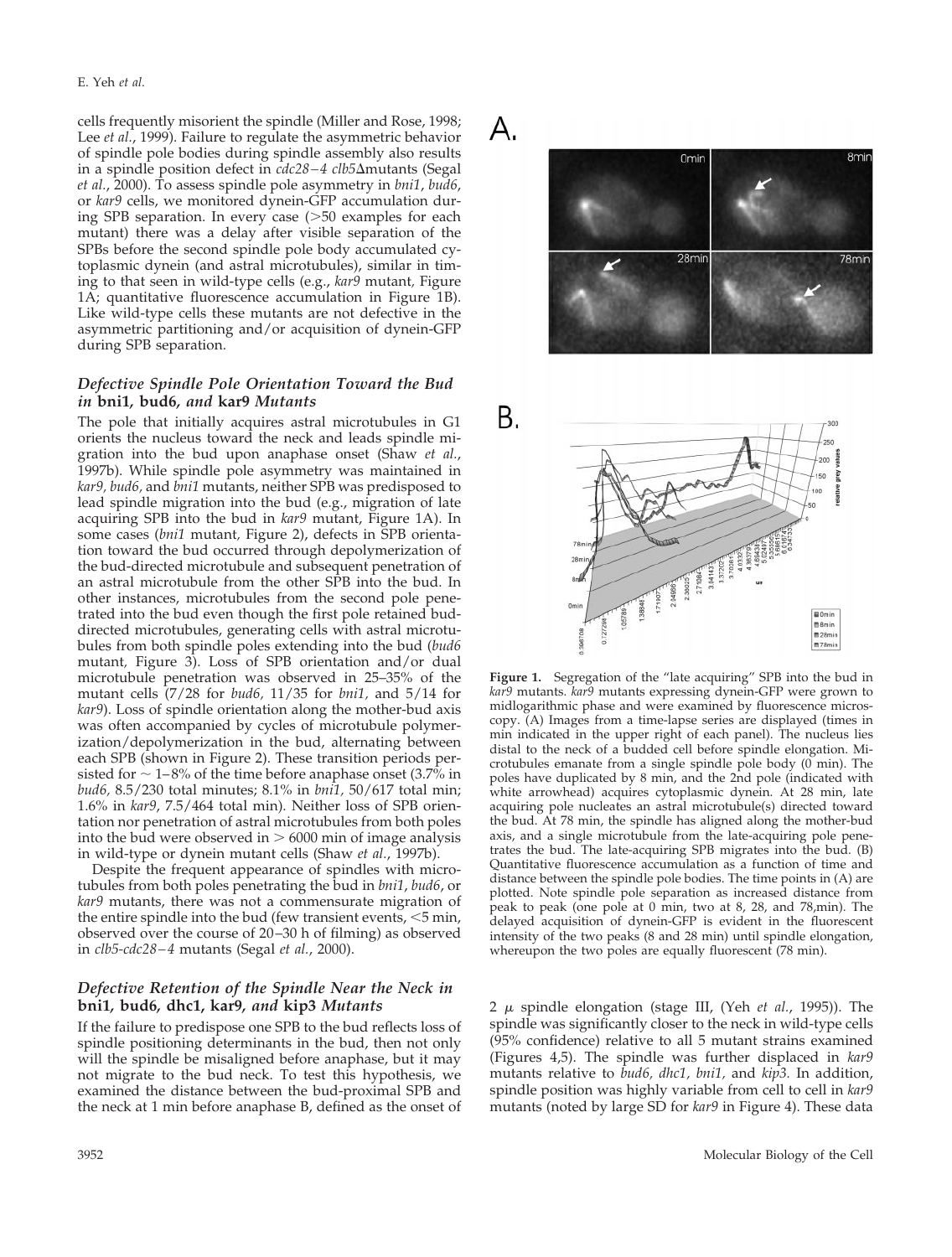

**Figure 2.** SPB nucleating microtubules that first penetrate the bud are not the SPB destined for the bud in *bni1* mutants. *bni1* mutants expressing dynein-GFP were grown to midlogarithmic phase and examined by fluorescence microscopy. Images from a time-lapse series are displayed (right, times in min indicated in the upper right of each panel). Corresponding DIC images are shown to the left. Two spindle pole bodies can be seen in the upper cell (4 o'clock and 6 o'clock, respectively). Astral microtubules from the pole at 6 o'clock penetrate the bud (0,1 min). At 2 and 3 min, the bud is devoid of astral microtubules. At 4 and 5 min, the pole at 4 o'clock nucleates an astral microtubule that penetrates the bud. This pole leads the nucleus into the bud at later time points.

indicate a defect in the mechanisms responsible for juxtaposition of the SPB to the neck before anaphase onset.

## *Spindle Alignment and Oscillations Before Anaphase in* **bni1***,* **bud6***,* **dhc1, kar9***, and* **kip3** *Mutants*

Cytoplasmic forces acting on the preanaphase spindle are manifested as oscillations of the spindle along the mother/ bud axis at constant spindle length (Yeh *et al.*, 1995). The oscillations begin  $\sim$  5–15 min before anaphase onset and



**Figure 3.** Simultaneous penetration of astral microtubules in the bud in *bud6* mutants. *Bud6* mutants expressing dynein-GFP were visualized by fluorescence microscopy. The mother cell is in the bottom right quadrant, the daughter to the top left. Astral microtubules emanating from spindle pole bodies in the mother (8 and 10 o'clock respectively) cross over the neck and penetrate the bud simultaneously. These defects were observed in 3/18 *bud6* mutants for a total of 3.7 percentage of the time before anaphase onset (8 min of alternating cycles of microtubule polymerization/depolymerization in the bud emanating from each pole, 30 s where microtubules from both poles penetrate the bud; 230 total minutes). 5/20 *bni1* mutants exhibited dual penetration from both spindle poles for 8.1% of the time (50/617 total min) and 2/11 *kar9* mutants for a total duration of 1.6% of the time before anaphase onset (7.5/464 total min).

average between 2 and 3 per cell (range 1–5, Figure 5 and (Yeh *et al.*, 1995)). Cells lacking cytoplasmic dynein did not display spindle oscillations: the spindle migrated to within  $1.0 \mu m$  of the neck (as in wild-type cells) and remained static (Figure 5, *dhc1* panels), suggesting that the preanaphase spindle oscillations are indeed powered by dynein. Displacement of the spindle from the neck in spindle position mutants shown in Figure 4 could reflect a general loss of cytoplasmic forces, or specific loss of a bud-directed force. To distinguish between these mechanisms we examined spindle oscillations before and through the initial stages of anaphase B.

Spindle oscillations were quantitated using a semiautomated tracking system to determine the position of both SPBs relative to the neck at 30-s intervals. The neck provided a reference point for comparing spindle movement from cell to cell. Loss of spindle alignment along the mother-bud axis was observed as converging or overlapping points, indicating that the SPBs have rotated perpendicular to the image plane (e.g., *bni1* right panel 10min, *kip3* left panel 5, 14min, *bud6* right panel 1–5min, 22min). Spindles in wild-type, *bud6*, *bni1,* and *kip3* cells exhibited a similar number of oscillation, however the average distance from the neck was slightly higher in mutant versus wild-type (wild-type  $1.04 \pm 0.04$  $0.57 \mu m$ , *bni*1 1.24  $\pm$  0.60  $\mu m$ , *bud6* 1.57  $\pm$  0.89  $\mu m$ , *kip3*  $1.63 \pm 0.68 \mu m$ ). Spindles in *bni1* and *bud6* were observed to transit into and out of the bud (Figure 5, *bni1* left panel 35min, right panel 20min; complete spindle transit left panel *bud6* 42min)(Lee *et al.*, 1999). In *kar9* mutants, the few cells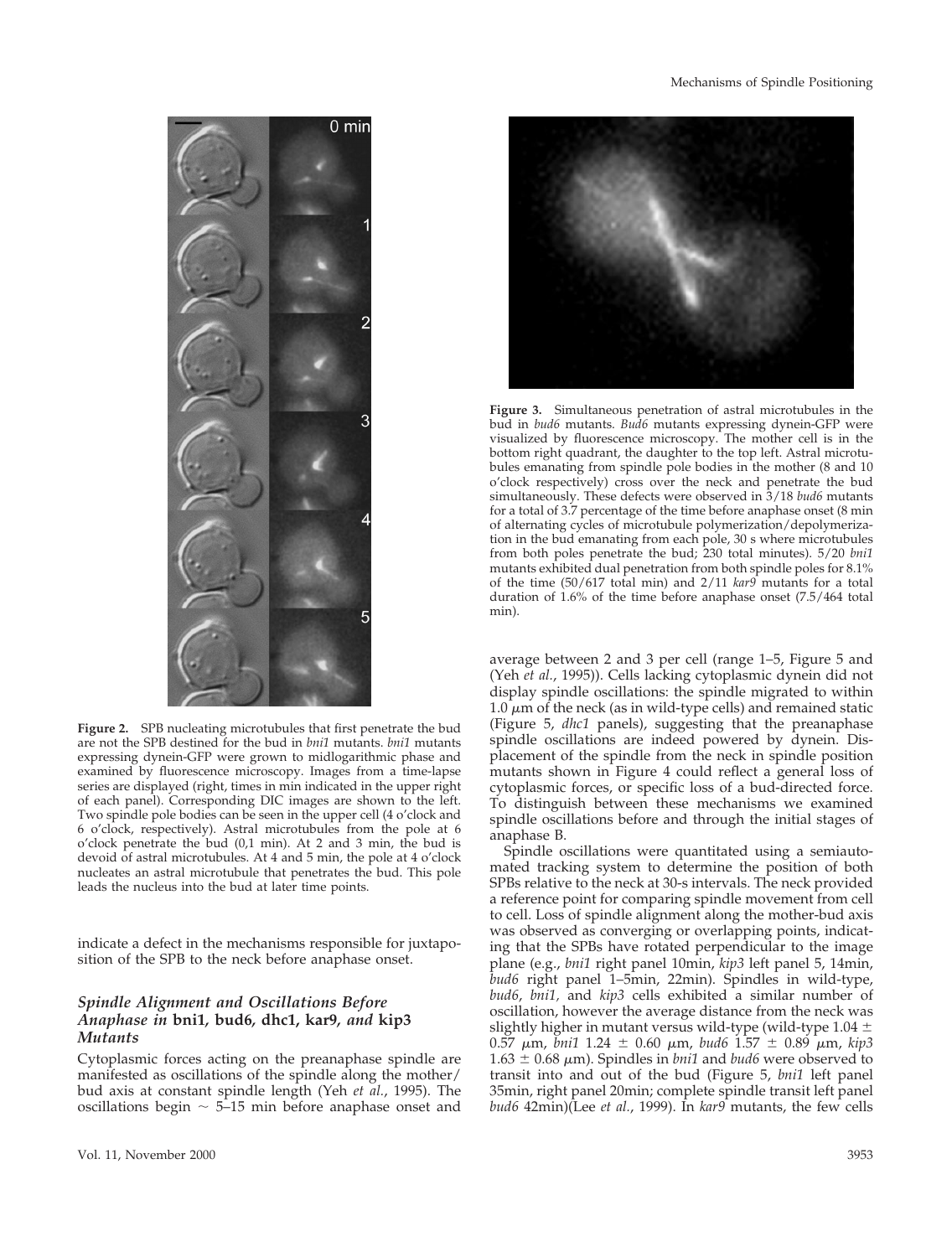

# SPB distance from the neck at anaphase

**Figure 4.** Distance from SPB proximal to neck 1 min before spindle pole elongation. Wild-type, *bud6*, *bni1, kar9, kip3,* and *dhc1* mutants containing Tub1-GFP were grown to midlogarithmic growth and examined by fluorescence microscopy. Cells containing a  $1-1.5 \mu m$  spindle were examined and followed by time-lapse microscopy through spindle elongation. At 1 min before anaphase spindle elongation, a point at the center of the neck was determined in DIC and was used as the origin when measuring the distance to the center of SPB fluorescence. Track Points software in Metamorph (Universal Imaging Corp.) recorded the SPB position at each time point. The distance was determined by converting pixels to microns using the image of the stage micrometer. Values are the average of ten to twenty cells. Wild-type spindles are statistically closer to the neck than spindles in *bud6, bni1, kar9,* and *kip3* mutants as determined by 2-tailed unequal variance Students *t* test (95% confidence)*. kar9* spindles are significantly further from the neck relative to *bud6, bni1, kip3,* and wild-type. Spindle position in *bud6, bni1, kip3,* and *dhc1* are statistically indistinguishable.

 $(n = 5)$  that contain spindles aligned along the mother/bud axis also displayed frequent oscillations that spanned an even greater distance (3.7  $\pm$  0.89  $\mu$ m; Figure 5), as well as complete transits into the bud (left panel 13 min, right panel 35, 40 and 48 min). These spindle oscillations are consistent with the high variability found in spindle position relative to the neck (*kar9*, Figure 4). The increased spindle motility indicates that spindle displacement from the neck does not reflect a general loss of cytoplasmic forces. *KIP3,* which has been proposed to act in the same pathway as *BNI1* and *KAR9,* is likewise not required for spindle oscillations before anaphase. Spindle oscillations in *kip3* precede anaphase by 30 min (similar to *kar9*) and are characterized by loss of pole orientation where the initially distal pole (circles) came to lie proximal to the neck (left panel 10–14 min). However the amplitude of oscillations in *kip3* was not as great as *kar9*. This finding is consistent with results above demonstrating decreased displacement from the neck in *kip3* relative to *kar9* mutants, and indicates *kip3* and *kar9* have distinguishable spindle position and motility phenotypes before anaphase onset. The dependency of these preanaphase spindle oscillations on dynein is indicative of early dynein function. Kar9p, Bni1p, and Bud6p are not required for dynein-dependent spindle oscillations. Rather, they appear to restrain the spindle in the vicinity of the neck. This might be achieved either through a role of these proteins in downregulating dynein activity, or through a role in anchoring the spindle and/or astral microtubules near the neck in the face of dynein-dependent pulling forces.

#### *Astral Microtubule Length and Orientation in* **bni1***,* **bud6***,* **kar9***,* **kip3***, and* **dhc1** *Mutants*

One possible cause of spindle orientation and motility defects are alterations in astral microtubule dynamics. To characterize the preanaphase astral microtubules we examined the length distributions of three classes of astral microtubules in preanaphase mitotic cells. The three classes include microtubules extending into the mother cell and nucleated from the spindle pole distal to the neck  $(SPB_{d \text{ mother}})$ , those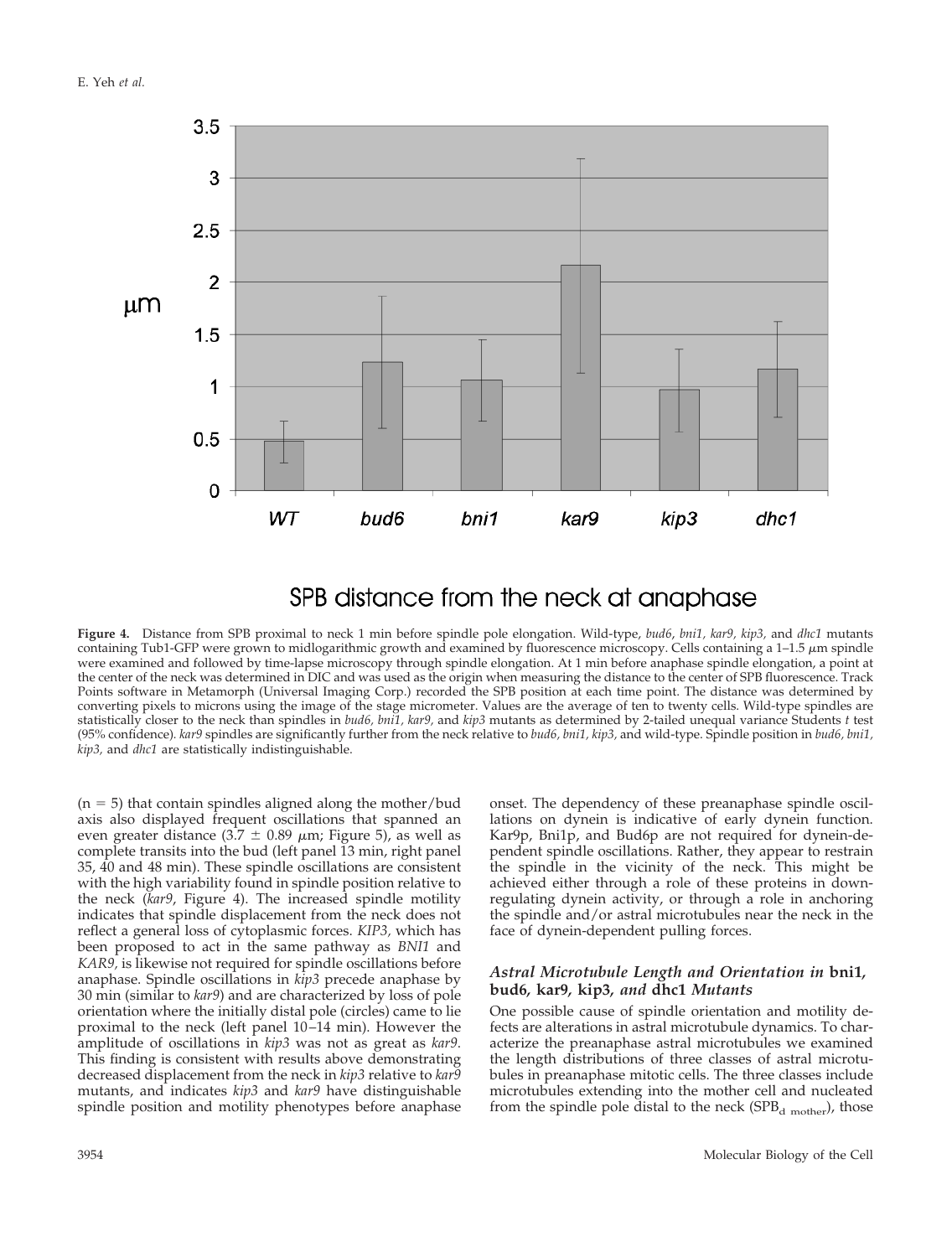

**Figure 5.** Metaphase and anaphase spindle movements in wild-type and mutant cells. Spindle movements in wild-type, *bud6, bni1, kar9, kip3,* and *dhc1* mutants. The distances between each spindle pole body and neck were measured ( $\mu$ m) at 30-s intervals using Track Points software in Metamorph (Universal Imaging Inc.). The position of the SPB relative to the mother is plotted as positive numbers, the distance between the neck and the bud is plotted as a negative number. The position of the neck is set as zero. Two examples of each cell type are shown. The spindle pole that is initially distal to the neck at  $t =$ 0 is indicated by a circle, the pole proximal to the neck by a diamond. Preanaphase spindle oscillations were observed in 5/7 wild-type cells, 5/5 *kar9*, 10/13 *kip3*, 9/16 *bni1*, 8/15 *bud6,* and 0/8 *dhc1* mutants, respectively.

extending into the mother cell and nucleated from the spindle pole proximal to the neck (SPB<sub>p mother</sub>), and those extending into the bud and nucleated from the spindle pole proximal to the neck ( $SPB<sub>p bud</sub>$ )(Figure 6). All three classes of microtubules were significantly longer in *kip3* mutants ( $>95\%$  confidence interval), extending previous reports and consistent with the interpretation that Kip3p affects microtubule dynamics. Interestingly, *bud6, bni1, kar9,* and *dhc1*  $\frac{1}{2}$  microtubules were only slightly longer than their wild-type counterpart (20% on average) but not statistically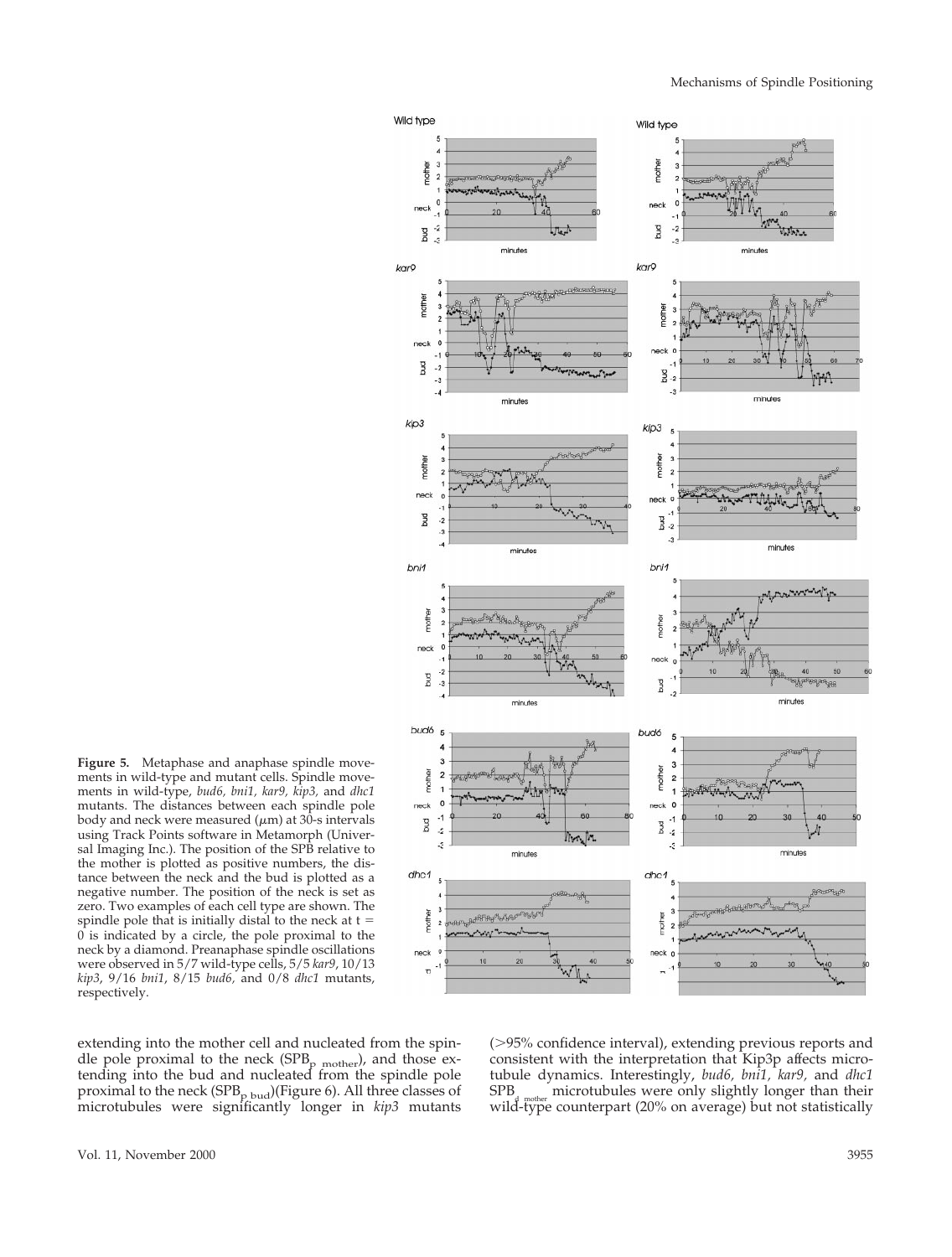

**Figure 6.** Average microtubule lengths during mitosis. Microtubule lengths were determined in wild-type and the indicated mutants expressing Tub1-GFP. The three classes include those extending into the mother cell and nucleated from the spindle pole distal to the neck (SPB<sub>d mother</sub>), those extending into the mother cell and nucleated from the spindle pole proximal to the neck  $(SPB<sub>p</sub>_{\text{mother}})$ , and those extending into the bud and nucleated from the spindle pole proximal to the neck  $(SPB<sub>p</sub>$  bud). Lengths were determined by measuring the distance from the center of SPB fluorescence to the microtubule end. Pixels were converted to microns using the image of the stage micrometer. Time-lapsed image sequences from five to ten metaphase and anaphase cells were used. The average lengths, plus or minus the SD, are indicated. Microtubule numbers are for wild-type (Spb<sub>pb</sub> = 39, Spb<sub>pm</sub> = 8, Spbd = 25); *bud6* (Spb<sub>pb</sub> = 36,  $Spb_{pm} = 7$ , Spbd = 23); *bni1* (Spb<sub>pb</sub> = 30, Spb<sub>pm</sub> = 3, Spbd = 25), *kar9* (Spb<sub>pb</sub> = 25, Spb<sub>pm</sub> = 24, Spbd = 30), *kip3* (Spb<sub>pb</sub> = 32, Spb<sub>pm</sub> = 6, Spbd = 42), and *dhc1* (Spb<sub>pb</sub> = 57, Spb<sub>pm</sub> = 10, Spbd = 43). All three classes of microtubules were significantly longer in *kip3* mutants versus other mutants and wild-type  $(>\!\!95\!\!%$  confidence). Statistical analysis (2-tailed unequal variance Students *t* test) indicate the following significant differences in microtubule length relationships:  $SPB<sub>d</sub>$ <sub>mother</sub>  $kip3>kar9 = bud6 = bni1 = dhc1 > wild-type; SPB<sub>p</sub>$ mother  $kip3 = kar9 = dhc1 > bud6 = bni1 = wild-type; SPB<sub>p bud</sub> kip3 =$  $kar9 = bni1 > dhc1 = bud6 = wild-type.$ 

different from each other. The increased microtubule lengths observed in SPB<sub>p</sub> mother ( $kip3 = kar9 = dhc1 > bud6 = bni1$ ) wt) and  $SPB<sub>p</sub>_{bud}$  ( $kip3 = kar9 = bni1 > dhc1 = bud6 = wt$ ) may reflect spindle position relative to the neck (see Figure 4) and, to a lesser extent, alterations in microtubule dynamics. *kar9* exhibits the most severe spindle position defect, which may account for the increase in microtubule length of the  $SPB<sub>p</sub>$  bud class due to the increased distance from that SPB to the tip of the bud. In contrast, *dhc1* affects primarily  $SPB<sub>p</sub>$  mother microtubules. Spindle oscillations are significantly decreased in *dhc1* (Figure 5), which may indirectly influence the dynamics and length distribution of these microtubules. The total number of astral microtubules (average) was similar in all mutant and wild-type cells.

In the course of these measurements we observed that in *kar9* mutants the spindle pole nearest the bud was less likely to be linked to a bud-directed microtubule compared with wild-type or other mutant cells. In particular, astral microtubules emanating from this pole were equally likely to be bud-directed (30% of cells) or mother-directed (30% of cells). For comparison, wild-type and other mutant cells were approximately five times more likely to have bud-directed  $(40-54\% \text{ of cells})$  than mother-directed  $(5-11\% \text{ of cells})$  microtubules emanating from that pole. These results are consistent with previously reported data on fixed cells (Miller and Rose, 1998), suggesting that Kar9p promotes microtubule entry into the bud, perhaps in conjunction with the actin cytoskeleton (Theesfeld *et al.*, 1999).

# *Dynein-dependent Pulling During Anaphase*

Spindle movements parallel to the mother-bud axis may arise from microtubule-cortical interactions, or (during anaphase) from sliding of intranuclear microtubules. By analyzing *kar9* mutant cells in which spindle elongation took place along an eccentric axis, we are able to separate pole movements directed by astral microtubules from those involving the central spindle.

We analyzed the movements of anaphase spindles that initially failed to enter the bud at the onset of spindle elongation (e.g., Figure 7). These spindles elongate in the mother cell to  $\sim$  5  $\mu$ m and are present in  $\sim$  5% of cells in a *kar9* mutant population. In the cell shown in Figure 7, a microtubule from one pole (12 o'clock) grows toward the neck and penetrates the bud by 30 s. In the following 30 s, this microtubule does not change in length but moves toward the bud tip, concomitant with movement of the SPB toward the neck and into the bud. The spindle itself bends toward the neck, indicating that the pole is being pulled into the bud by the astral microtubule, rather than being pushed by the central spindle or microtubules from the opposite spindle pole. SPB movement into the bud proceeds at  $\sim 3.58 \pm 0.8 \ \mu m/min$  in these situations ( $n = 6$ ), a speed 3.6-fold faster than the fast phase (1  $\mu$ m/min) of anaphase spindle elongation (Kahana *et al.*, 1995; Yeh *et al.*, 1995; Straight *et al.*, 1998). These data suggest that SPB movements during anaphase are driven by microtubule sliding along cortically anchored motor proteins (Adames and Cooper, 2000). In contrast to fast migration of maloriented spindles in *kar9* (Figure 7), similarly positioned spindles were virtually static in *dhc1* mutants (Figure 5) or migrate away from the bud in *dhc1, bud6* or *dhc1, kar9* mutants (Figure 8). No pulling forces were observed in the absence of dynein.

Ten seconds after the pulling event described above, the astral microtubule begins shortening as the spindle continues to migrate to the bud tip (120s Figure 7). We have frequently observed that astral microtubules begin depolymerizing (from the plus-end; Maddox *et al.*, 2000) during movements that begin as sliding interactions, indicative of mechanisms that may couple spindle translocation with microtubule depolymerization in the bud.

### *Astral Microtubules Exert a Pushing Force in* **bud6, dhc1** *or* **kar9, dhc1**

If cytoplasmic dynein is responsible for pulling the spindle into the bud in the absence of spindle elongation, and *BNI1/ BUD6/KAR9/KIP3* provide early directional cues, then spindles should be largely confined to the mother cell in the double mutants. The only mechanism for nuclear migration into the bud would be from anaphase spindle elongation. *dhc1, bud6* and *dhc1,kar9* double mutants are viable at room temperature, providing a unique opportunity to examine spindle dynamics in cells lacking both these gene products. Spindle and astral microtubules were visualized with GFP-Tub1. The rate of anaphase spindle elongation and morphology of the mitotic spindle in the *dhc1, bud6* or *dhc1, kar9* was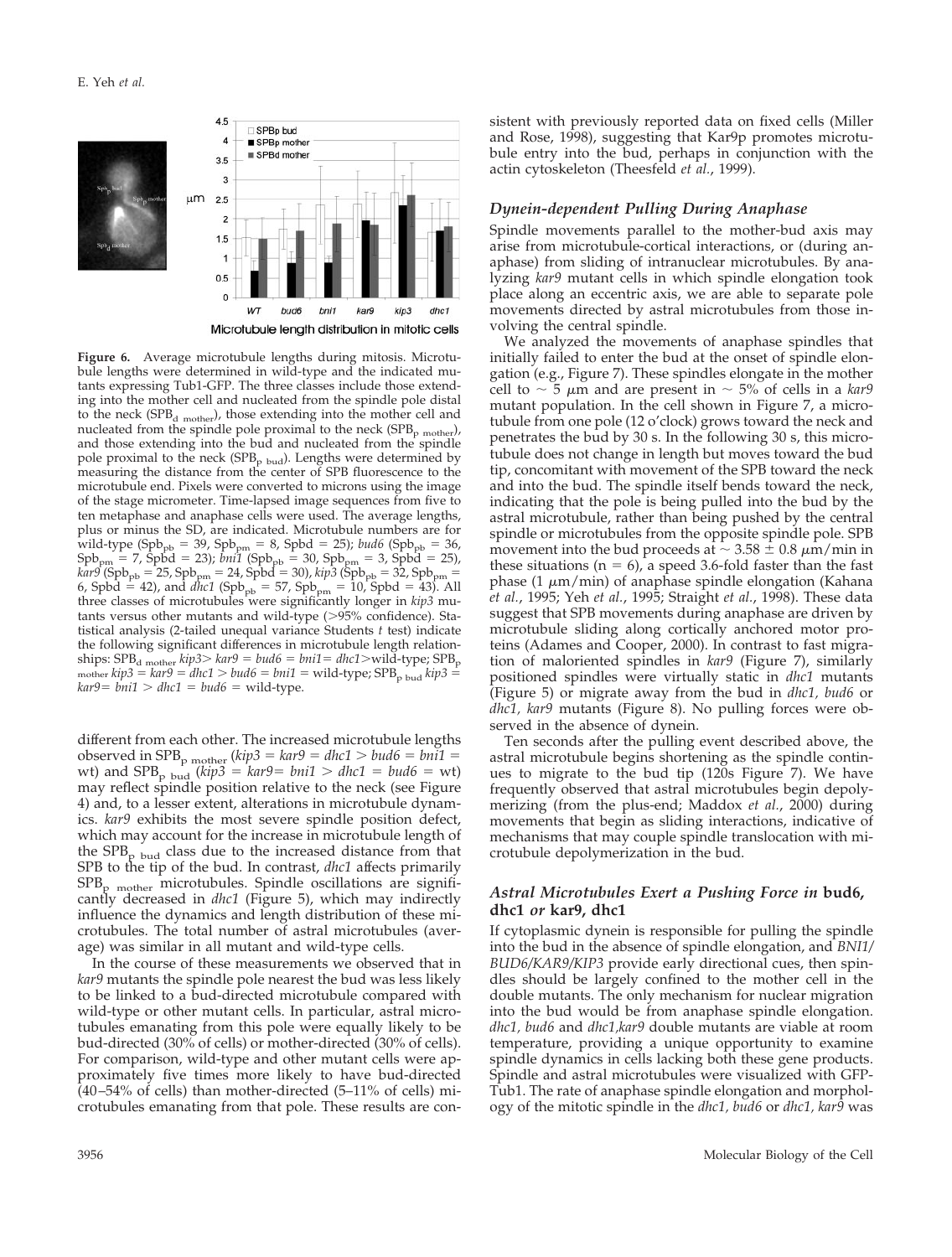

**Figure 7.** Spindle translocation in the absence of spindle elongation. Astral microtubules pull the nucleus into the bud in the absence of Kar9p ( $n = 9$ ). (A). The spindle has elongated in the mother perpendicular to the mother-bud axis. N denotes the position of the neck, an arrow marks the end of the microtubule, and the spindle pole indicated by an asterisk. An astral microtubule from the SPB at 12 o'clock grows into the bud in the top three panels (0–60 s). Once the astral microtubule interacts with the bud cortex, there is net movement of the spindle toward the bud (90 s). (B). Graph of the microtubule length (open circles), spindle length (closed diamonds), and SPB movement (open triangles) as a function of time (sec). Movement of the  $SPB<sub>p</sub>$  into the bud is concomitant with astral microtubule interaction with the bud cortex. SPB movement is independent of spindle elongation.

typical of wild-type cells (data not shown). Late anaphase spindles were readily observed in the mother cell in these mutants and exhibited erratic movement and rotation (Figure 8A and B). Microtubules penetrated the bud, and spindle poles migrated opposite to the direction of astral microtubule growth (*dhc1, bud6* Figure 8A, 0 -31 min). There was no evidence for pulling forces toward the bud in *bud6, dhc1* mutants. In contrast, the spindle migrated away from the neck from  $t = 0$  (1.34  $\mu$ m) to  $t = 31$  min (2.01  $\mu$ m) despite the penetration of microtubules into the bud. Movement away from the microtubule plus-end was reminiscent of nuclear rotations in G1, in which the nucleus is propelled opposite to the direction of microtubule growth (Shaw *et al.*, 1997b). Similarly, in *dhc1, kar9* double mutants, astral microtubules



**Figure 8.** Spindle movement in *dhc1,bud6,* and *dhc1, kar9* mutants. *dhc1*, *bud6* (A), and *dhc1*, *kar9* (B) double mutants containing GFP-Tub1 were grown at 24°C. GFP-Tub1 was used to visualize the spindle and astral microtubules. Dynein-GFP could not be used to image astral microtubules in the double mutants because dynein-GFP complements the heavy chain deletion. The spindle in *bud6, dhc1* (A) is visible as the bright bar and remains in the body of the mother cell. The astral microtubules originate from the spindle pole body and extend into the bud. The spindle is aligned along the mother/bud axis at  $t = 0$ . The spindle is 1.91  $\mu$ m in length and lies 1.34  $\mu$ m from the neck of the budded cell. At  $t = 31$  min, the spindle elongates slightly (2.82  $\mu$ m) and migrates away from the neck  $(2.01 \mu m)$  from the neck). By 60 min, spindle length = 5.74  $\mu$ m and the spindle lies 2.11  $\mu$ m from the neck, and at 81 min the spindle has disassembled. There is no evidence for nuclear migration toward the bud even though an astral microtubule penetrates the bud throughout 81 min of continuous observation. The spindle in  $kar9$ , *dhc1* (B) is aligned along the mother-bud axis at  $t = 0$ . An astral microtubule extends into the bud at  $t = 0$  min. The spindle does not migrate into the bud; in contrast, spindle movement away from the neck is apparent at 42 min.

penetrated the bud, yet there was no net movement of the spindle toward the bud (Figure 8B). In addition, preanaphase spindle oscillations (shown in Figure 5) were completely absent in the *dhc1, kar9* double mutant (data not shown). Elongation of astral microtubule in the bud and contact with the bud cortex lead to spindle movement away from the neck (Figure 8B, 42 min). Thus cells lacking Kar9p or Bud6p and dynein are devoid of all positional cues for directing nuclear movement via astral microtubules.

# *Dynein Exerts the Dominant Cytoplasmic Pulling Force during Anaphase*

In a separate approach, we examined segregation of the SPB containing attached chromosomes in *ndc1–1* cells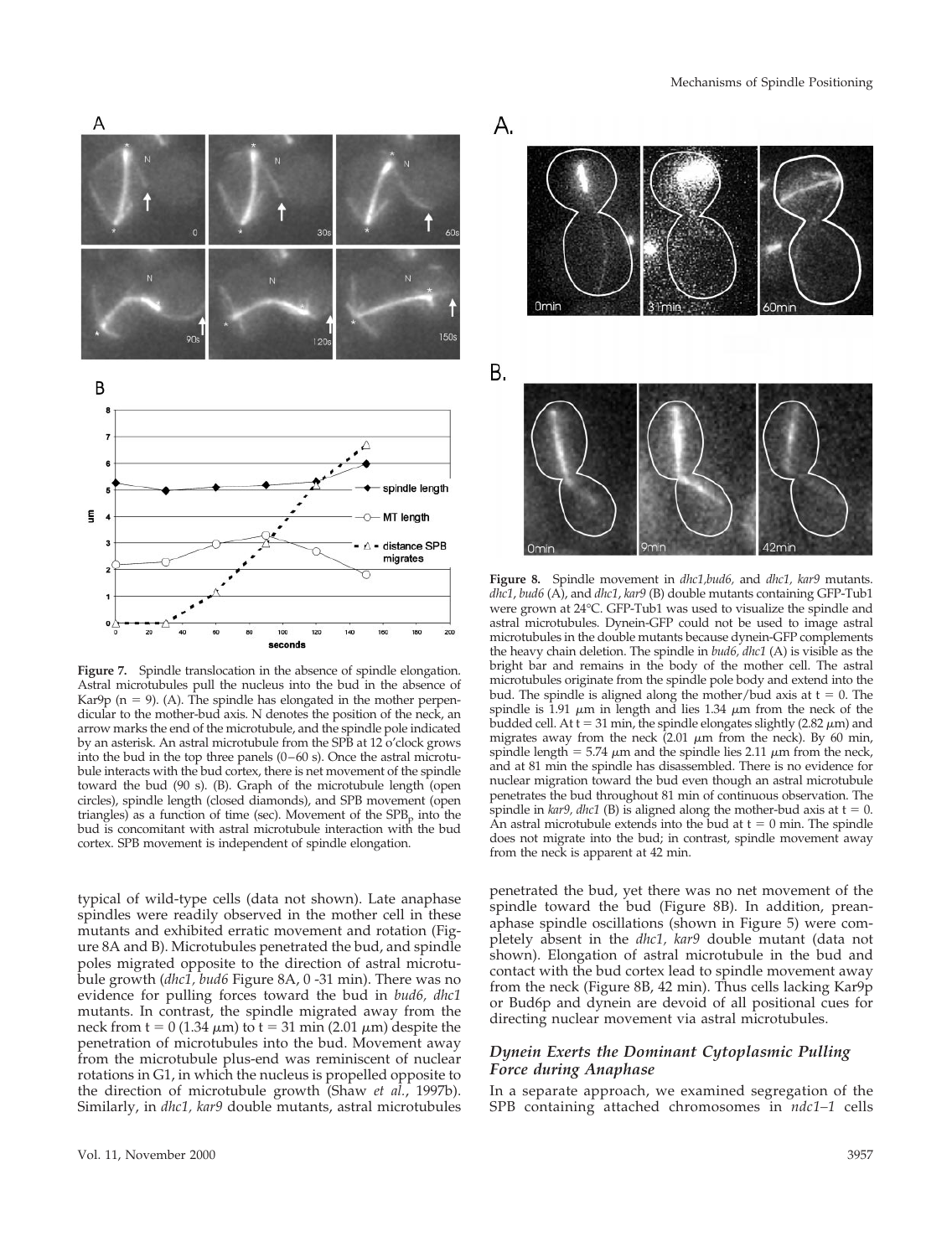

**Figure 9.** Chromatin segregation in the absence of a bipolar spindle and cytoplasmic motor proteins. *Ndc1*; *ndc1*, *kip3*  $\Delta$  and *ndc1*, *dhc1*D mutants were grown to early logarithmic phase at 25°C before shifting to 14°C, the nonpermissive growth temperature for *ndc1–1*, for 24 h. Cells arrest as large budded cells with a single nucleus. The cells were stained with Calcofluor to visualize the birth scar and with DAPI to visualize the chromatin DNA. An example of DNA in the bud is displayed to the left, DNA at the neck in the middle panel, and DNA in the mother to the right. Percentages of each phenotype in the different mutants are indicated below. Greater then 100 cells were counted for each determination.

lacking a bipolar spindle. SPB duplication is aberrant in *ndc1–1* mutants at the restrictive temperature, and the new SPB is not correctly assembled into the nuclear envelope, preventing it from nucleating intranuclear microtubules and precluding bipolar spindle assembly. Astral microtubules are nucleated from both SPBs, and the SPBs eventually segregate away from each other, resulting in one pole in the bud and one pole in the mother. There is no bias in otherwise wild-type cells as to which pole (chromosome-associated, or defective) enters the bud (Thomas and Botstein, 1986; Yeh *et al.*, 1995). In our studies, we found that the chromosome-associated pole (visualized by DAPI staining) was segregated to the bud in 23% of *ndc1–1* cells (Figure 9, 51% of the chromosomeassociated pole remained in the mother, while 25% of the cells contained chromatin at the neck). This pattern was virtually unchanged in *ndc1–1 kip3*∆ double-mutants (23.5% to the bud,  $n = 200$ ) but was dramatically altered in *ndc1–1, dhc1* $\Delta$  double mutants (5.5% to the bud, n = 200; Figure 9) (Yeh *et al.*, 1995). This suggests that, while either dynein or kinesin (kip3p) forces suffice to pull the defective SPB into the bud, only cytoplasmic dynein provides enough force to translocate the SPB with associated chromosomes into the bud in the absence of an intranuclear spindle. Dynein therefore exerts the dominant cytoplasmic pulling force for spindle translocation into the bud postanaphase.

#### **DISCUSSION**

The sequential action of nuclear movement toward the bud, alignment and retention at the neck, and translocation through the aperture of the budded cell at the time of anaphase onset, is required for the fidelity of nuclear segregation. The mechanisms that contribute to this process include establishment of spindle pole asymmetry (Vallen *et al.*, 1992; Shaw *et al.*, 1997b), directional cues to orient one spindle pole toward the neck (Heil-Chapdelaine *et al.*, 1999; Lee *et al.*, 1999; Miller *et al.*, 1999), and pulling forces to guide the separated spindle pole bodies and associated chromatin into mother and bud (Yeh *et al.*, 1995). Cytoplasmic motor proteins play a key role in this process via regulation of microtubule dynamics (dynein, Yeh *et al.*, 1995; Kip2p and Kip3p, Cottingham and Hoyt, 1997; DeZwaan *et al.*, 1997; Miller *et al.*, 1998; and Kar3p, Cottingham *et al.*, 1999), and generation of pulling or pushing forces along astral microtubule. It has been difficult to determine the role of any single motor and/or anchor as they have redundant functions in this highly dynamic process. Using a combination of genetics and dynamic imaging of intracellular structures, we have been able to distinguish temporal and functional roles for microtubule-based motor proteins, microtubule dynamics, and key spindle positioning determinants.

Several spindle polarity determinants including Kar9p, Bud6p and Bni1p provide positional cues for directing the nucleus to the bud (this study, (Lee *et al.*, 1999; Miller *et al.*, 1999)). Their role in initial spindle orientation is to promote nuclear orientation to the bud via astral microtubules. Stable microtubule attachments to cortical sites in the bud (persis $tence$   $>$  3 min.) have not been observed in vegetative cell growth (Carminati and Stearns, 1997; Shaw *et al.*, 1997b; Maddox *et al.*, 1999), and therefore a simple tethering mechanism for astral microtubules is unlikely. An alternative mechanism wherein these proteins couple microtubule dynamics to force generation (Lombillo *et al.*, 1995) is more consistent with the dynamic aspects of microtubules observed in live cells, as well as Bud6p protein dynamics (Beach *et al.*, 1999). Transiently tethering Kar9p to cortical sites in the neck or bud via Bud6p and Bni1p may result in plus-end microtubule disassembly accompanied by net movement of the nucleus toward the dynamic plus end. In support of this hypothesis Kar9p has recently been shown to bind microtubule-plus ends via Bim1p (Korinek *et al.*, 2000; Lee *et al.*, 2000), and in live cells, microtubule growth and shortening while tethered to the shmoo tip in mating cells is responsible for nuclear movement toward and away from the shmoo tip (Maddox *et al.*, 1999).

Redundancies in spindle positioning are evident from examining the mitotic spindle before anaphase onset. Mitotic spindles are indeed directed toward the bud in *bud6, bni1,* or *kar9* mutants but are slightly displaced from the neck at the time of anaphase onset (Figure 4). In addition, spindles in these mutants are not aligned along the mother-bud axis and exhibit heightened oscillations (increased frequency, length, and duration) relative to wild-type cells (Figure 5). Thus *bud6*, *bni1*, *kip3,* or *kar9* are required to attenuate or antagonize mechanisms of spindle movement before anaphase onset. Cytoplasmic dynein provides the primary force for spindle oscillations, as *dhc1* spindles are virtually static at the bud neck and remain aligned along the mother-bud axis (*dhc1*, Figure 5). In vitro motility studies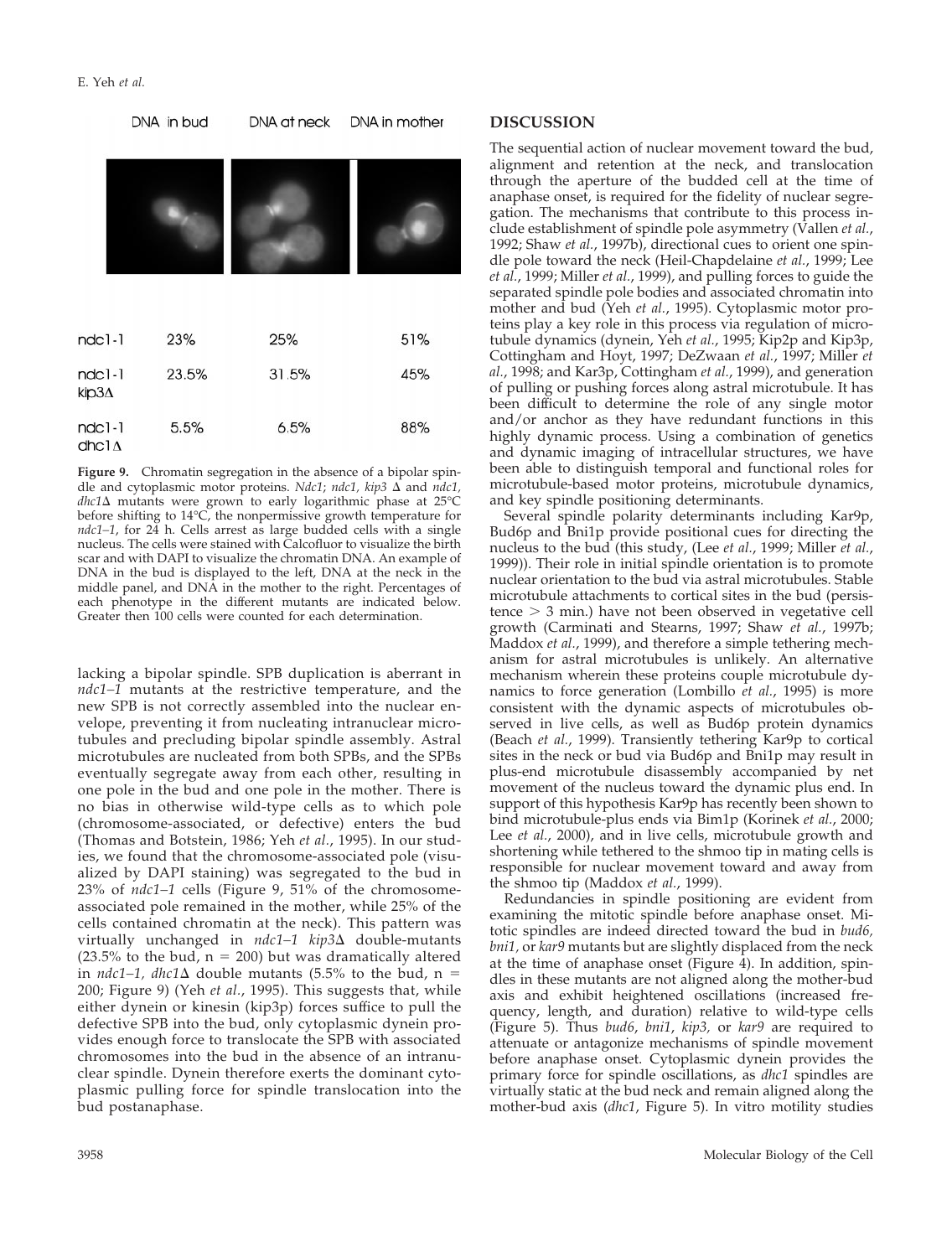indicate that, when conventional kinesin and axonemal dynein are loaded at similar concentrations on the same microtubule, microtubule translocation proceeds in a kinesindirected manner, i.e. conventional kinesin is dominant to dynein (Vale *et al.*, 1992). If Kip3p is a conventional kinesinlike protein, it could mask dynein function in vivo as well. Upon deletion of Kip3p or potential effectors of Kip3p (Bud6p*,* Bni1p*,* Kar9p), dynein function is revealed in increased frequency and duration of spindle oscillations (Figures 5 and 7). Analysis of spindle oscillations revealed two important functional aspects of motor and spindle positioning determinants. First, cytoplasmic dynein functions before anaphase onset, and second, spindle positioning determinants (*bud6, bni1,* and *kar9*) act to attenuate spindle oscillations, perhaps through regulating cytoplasmic dynein before anaphase onset.

The live cell assay provides an opportunity to measure the velocity of the dynein-generated pulling force. Translocation into the bud in the absence of spindle elongation proceeds at 3.6  $\mu$ m/min, considerably greater than the 1  $\mu$ m/min spindle elongation characteristic of the fast phase of anaphase B (Kahana *et al.*, 1995; Yeh *et al.*, 1995). Spindle translocation into the bud is governed by the rate of spindle elongation, and/or astral microtubule assembly/disassembly at the cell cortex. Nuclear maintenance at the neck is therefore not a "static" phase of the nuclear/spindle cycle. Rather, we propose that early Kip3p function, in addition to providing directional cues for initial spindle orientation, antagonizes cytoplasmic dynein. Preanaphase spindle oscillations at and through the neck reflect this balance between Kip3p and dynein. Upon anaphase onset, forces from spindle elongation and limitations in microtubule dynamics prevent dynein from pulling the entire nucleus into the bud.

We have attempted to determine the hierarchy of cytoplasmic motor function in yeast using mutants that fail to assemble a bipolar spindle but contain two spindle pole bodies, each capable of nucleating astral microtubules. The newly formed spindle pole body in *ndc1–1* mutants is not correctly assembled into the nuclear envelope, and thus the bipolar spindle fails to assemble. In *ndc1–1* cells at the restrictive temperature, the nucleus and associated chromatin DNA is either deposited into the bud or remains in the mother cell ( $\sim$  50:50 bud:mother)(Thomas and Botstein, 1986; Yeh *et al.*, 1995). In the absence of dynein, the nuclear mass is not translocated to the bud  $( $3\%$  in bud) (Yeh *et al.*,$ 1995). In contrast, the nuclear mass is translocated into the bud (23.5%) in the presence or absence of *kip3* (Figure 9). Thus dynein is dominant to Kip3p in its ability to pull the nucleus into the bud in the absence of forces from spindle elongation. Spindle retention at the neck may reflect this hierarchy of motor function. The early force directing spindle migration to the neck may be weak and lack sufficient power to pull the spindle through the aperture of budded cells. Dynein provides the power for getting the nucleus through the neck upon anaphase onset.

The pattern of distribution of the asymmetric determinants, Bud6p (Amberg *et al.*, 1997; Beach *et al.*, 1999) and Bni1p make it unlikely that these proteins interact exclusively with elements of the microtubule cytoskeleton. Bud6p and Bni1p more likely recruit or anchor other key components (e.g., Kar9p) that provide cortical linkage to microtubules (Bloom and Beach, 1999). Bni1p was identified as a She

mutant (*she5,* symmetric HO expression (Bobola *et al.*, 1996), and *she* mutants are defective in either the formation of an Ash1 mRNA particle or the polar distribution of *ASH1* mRNA. Beach *et al.* (1999), using a live cell assay for mRNA dynamics, demonstrated that *ASH1* mRNA is distributed to the bud of large budded cells in *bni1* mutants, but *ASH1* mRNA in the bud is delocalized. Thus *bni1* mutants lack an asymmetric determinant that keeps mRNA distributed to the tip of budded cells (Bloom and Beach, 1999). *Bud6* has a slight *she* phenotype (Beach and Bloom, unpublished), and *ASH1* mRNA is also delocalized in *bud6* mutants (Beach *et al.*, 1999). Bud6p and Bni1p may therefore comprise a multipurpose cortical scaffold that directs several elements (microtubules, mRNA) to sites of polarized growth. Interaction between cytoskeletal elements and cortical sites is likely to proceed via individual effector molecules, with Kar9p as the primary candidate for directing the microtubule cytoskeleton. In contrast to *bni1* and *bud6, kar9* mutants show no defect in *ASH1* mRNA localization (Beach and Bloom, unpublished results).

The spindle polarity determinants (Bud6p, Bni1p, and Kar9p) must recognize sites of polarized growth or other asymmetries in cell patterning. In yeast, polarized cell growth is initialized by the selection of bud-site (Chant and Pringle, 1995; Pringle *et al.*, 1995), followed by polarization of the actin cytoskeleton, spindle orientation, nuclear migration, and other events including *ASH1* mRNA deposition. How various cytoskeletal elements interact with a specific local at a specific time is central to both cell and developmental processes. We posit that construction of a multipurpose scaffold (defined by Bud6p and Bni1p) that in turn binds different effectors (Kar9p for microtubules, She proteins for mRNA) is one mechanism for attaining specificity. These effectors, at least for nuclear migration, are likely to interact with the cytoplasmic microtubule-based motor proteins that can generate force from transient interactions.

#### **ACKNOWLEDGMENTS**

We thank Dale Beach, Doug Thrower, Chad Pearson, and members of the Bloom and Salmon laboratories for helpful discussions. C. Yang was supported in part by a fellowship for Undergraduate Research from the University of North Carolina at Chapel Hill.

This work was supported by research grants from the National Institutes of Health (K. Bloom, GM-32238; D.J. Lew, GM-53050; and E.D. Salmon, GM-24364).

#### **REFERENCES**

Adames, N.R., and Cooper, J.A. (2000). Microtubule interactions with the cell cortex causing nuclear movements in *Saccharomyces cerevisiae.* J. Cell Biol. *149,* 863–874.

Amatruda, J.F., and Cooper, J.A. (1992). Purification, characterization, and immunofluorescence localization of *Saccharomyces cerevisiae* capping protein. J. Cell. Biol. *117*, 1067–1076.

Amberg, D.C., Zahner, J.E., Mulholland, J.W., Pringle, J.R., and Botstein, D. (1997). Aip3p/Bud6p, a Yeast actin-interacting protein that is involved in morphogenesis and the selection of bipolar budding sites. Mol. Biol. Cell *8*, 729–753.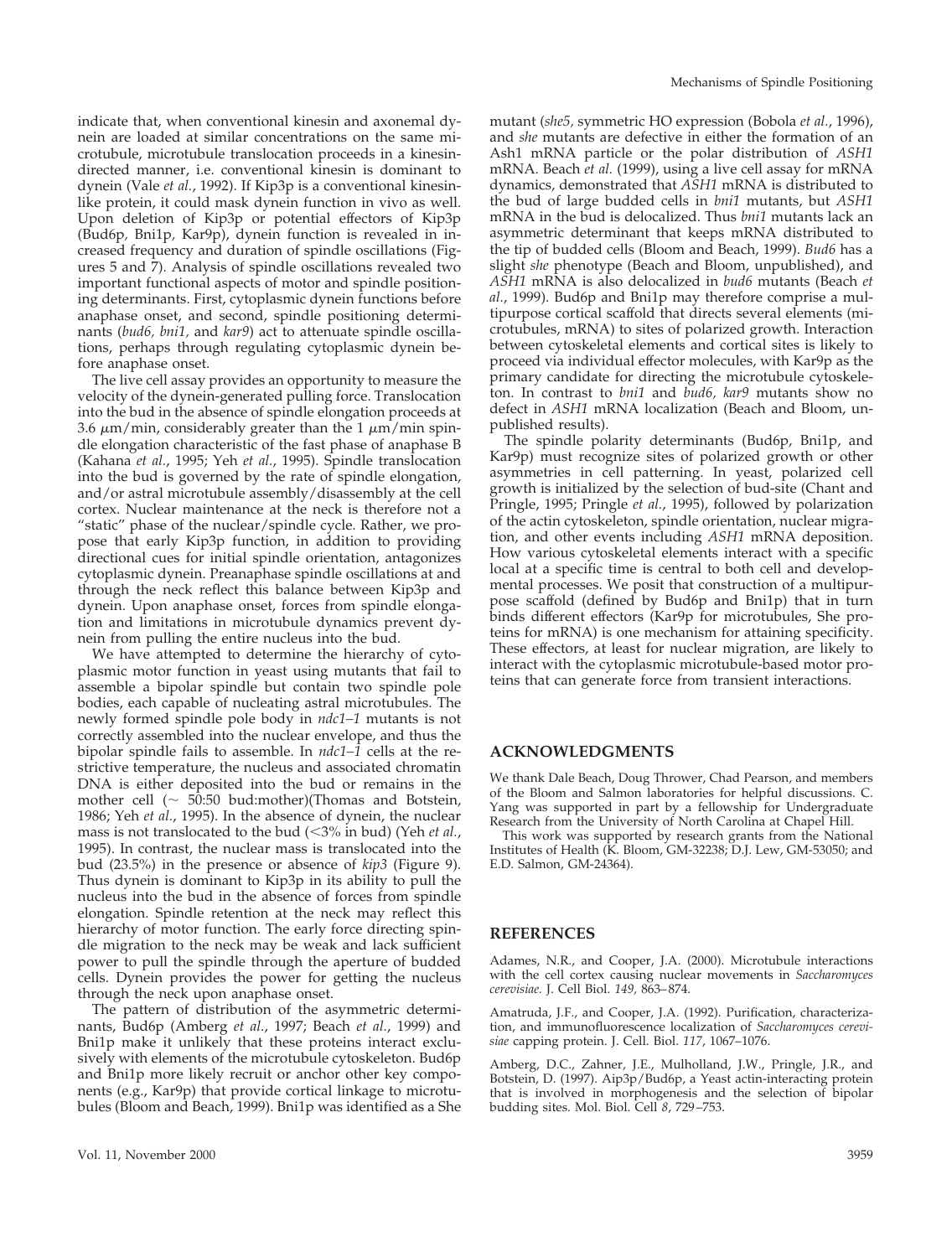Beach, D.L., Salmon, E.D., and Bloom, K. (1999). Localization and anchoring of mRNA in budding yeast. Curr. Biol. *9*, 569–578.

Bloom, K., and Beach, D.L. (1999). mRNA localization: Motile mRNA, asymmetric anchors. Curr. Opin. Microbiol: Genet. Dev. *2*, 604–609.

Bobola, N., Jansen, R.-P., Shin, T.H., and Nasmyth, K. (1996). Asymmetric accumulation of ash1p in postanaphase nuclei depends on a myosin and restricts yeast mating-type switching to mother cells. Cell *84*, 699–709.

Byers, B. (1981). Cytology of the yeast life cycle. In: The Molecular Biology of the Yeast *Saccharomyces*: Life Cycle and Inheritance. ed. J.N. Strathern, E.W. Jones, and J.R. Broach. Cold Spring Harbor, NY: Cold Spring Harbor Laboratory, 59–96.

Carminati, J.L., and Stearns, T. (1997). Microtubules orient the mitotic spindle in yeast through dynein-dependent interactions with the cell cortex. J. Cell. Biol. *138*, 629–641.

Chang, F. (1999). Movement of a cytokinesis factor Cdc12p to the site of cell division. Curr. Biol. *9*, 849–852.

Chant, J., and Pringle, J.R. (1995). Patterns of bud-site selection in the yeast *Saccharomyces cerevisiae*. J. Cell. Biol. *129*, 751–765.

Chenevert, J., Corrado, K., Bender, A., Pringle, J., and Herskowitz, I. (1992). A yeast gene (BEM1) necessary for cell polarization whose product contains two SH3 domains. Nature *356*, 77–79.

Cottingham, F.R., Gheber, L., Miller, D.L., and Hoyt, M.A. (1999). Novel roles for *Saccharomyces cerevisiae* mitotic spindle motors. J. Cell. Biol. *147*, 335–349.

Cottingham, F.R., and Hoyt, M.A. (1997). Mitotic spindle positioning in *Saccharomyces cerevisiae* is accomplished by antagonistically acting microtubule motor proteins. J. Cell. Biol. *138*, 1041–1053.

DeZwaan, T.M., Ellingson, E., Pellman, D., and Roof, D.M. (1997). Kinesin-related KIP3 of *Saccharomyces cerevisiae* is required for a distinct step in nuclear migration. J. Cell Biol. *138*, 1023–1040.

Drubin, D.G., and Nelson, W.J. (1996). Origins of cell polarity. Cell *84*, 335–344.

Gonczy, P., and Hyman, A.A. (1996). Cortical domains and the mechanisms of asymmetric cell division. Trends Cell. Biol. *6*, 382– 387.

Heil-Chapdelaine, R.A., Adames, N.R., and Cooper, J.A. (1999). Formin' the connection between microtubules and the cell cortex. J. Cell Biol. *144*, 809–811.

Heil-Chapdelaine, R.A., Tran, N.K., and Cooper, J.A. (2000). Dynein-dependent movements of the mitotic spindle in *Saccharomyces cerevisiae* do not require filamentous actin. Mol. Biol. Cell *11,* 863– 872.

Jin, H., and Amberg, D.C. (2000). The secretory pathway mediates localization of the cell polarity regulator Aip3p/Bud6p. Mol. Biol. Cell *11*, 647–661.

Kahana, J.A., Schnapp, B.J., and Silver, P.A. (1995). Kinetics of spindle pole body separation in budding yeast. Proc. Natl. Acad. Sci. USA *92*, 9707–9711.

Karpova, T.S., Tatchell, K., and Cooper, J.A. (1995). Actin filaments in yeast are unstable in the absence of capping protein or fimbrin. J. Cell Biol. *131*, 1483–1493.

Korinek, W.S., Copeland, M.J., Chaudhuri, A., and Chant, J. (2000). Molecular linkage underlying microtubule orientation toward cortical sites in yeast. Science *287*, 2257–2259.

Lee, L., Klee, S.K., Evangelista, M., Bonne, C., and Pellman, D. (1999). Control of mitotic spindle position by the *Saccharomyces cerevisiae* formin Bni1p. J. Cell Biol. *144*, 947–961.

Lee, L., Tirnauer, J.S., Li, J., Schuyler, S.C., Liu, J.Y., and Pellman, D. (2000). Positioning of the mitotic spindle by a cortical-microtubule capture mechanism. Science *287*, 2260–2262.

Li, Y.Y., Yeh, E., Hays, T., and Bloom, K. (1993). Disruption of mitotic spindle orientation in a yeast dynein mutant. Proc. Natl. Acad. Sci. USA. *90*, 10096–10100.

Liu, H., and Bretscher, A. (1992). Characterization of TPM1 disrupted yeast cells indicates an involvement of tropomyosin in directed vesicular transport. J. Cell Biol. *118*, 285–299.

Lombillo, V.A., Stewart, R.J., and McIntosh, J.R. (1995). Minus-enddirected motion of kinesin-coated microspheres driven by microtubule depolymerization. Nature *373*, 161–164.

Maddox, P., Bloom, K., and Salmon, E.D. (2000). Polarity and dynamics of microtubule assembly in the budding yeast *Saccharomyces cerevisiae. Nat. Cell Biol. 2*, 36–41.

Maddox, P., Chin, E., Mallavarapu, A., Yeh, E., Salmon, E.D., and Bloom, K. (1999). Microtubule dynamics from mating through the first zygotic division in the budding yeast *Saccharomyces cerevisiae*. J. Cell Biol. *144*, 977–987.

Miller, R., Matheos, D., and Rose, M. (1999). The cortical localization of the microtubule orientation protein, Kar9p, is dependent upon actin and proteins required for polarization. J. Cell Biol. *144*, 963–975.

Miller, R.K., Heller, K.K., and Rose, M.D. (1998). The kinesin-related proteins, Kip2p and Kip3p, function differently in nuclear migration in yeast. Mol. Biol. Cell *9*, 2051.

Miller, R.K., and Rose, M.D. (1998). Kar9p is a novel cortical protein required for cytoplasmic microtubule orientation in yeast. J. Cell. Biol. *140*, 377–390.

Mondesert, G., and Reed, R.I. (1996). *BED1*, a gene encoding a galactosyltransferase homologue, is required for polarized growth and efficient bud emergence in *Saccharomyces cerevisiae*. J. Cell Biol. *132,* 137–143.

Palmer, R.E., Sullivan, D.S., Huffaker, T., and Koshland, D. (1992). Role of astral microtubules and actin in spindle orientation and migration in the budding yeast, *Saccharomyces cerevisiae*. J. Cell Biol. *119*, 583–593.

Peterson, J., Zheng, Y., Bender, L., Myers, A., Cerione, R., and Bender, A. (1994). Interactions between the bud emergence proteins Bem1p and Bem2p and Rho-type GTPases in yeast. J. Cell Biol. *127*, 1395–1406.

Peterson, J.B., and Ris, H. (1976). Electron-microscopic study of the spindle and chromosome movement in the yeast *Saccharomyces cerevisiae.* J. Cell Sci*. 22*, 219–242.

Pringle, J.R., Bi, E., Harkins, H.A., Zahner, J.E., De, V.C., Chant, J., Corrado, K., and Fares, H. (1995). Establishment of cell polarity in yeast. (Review) (111 refs). Cold Spring Harb. Symp. Quant. Biol. *60*, 729–744.

Pruyne, D.W., Schott, D.H., and Bretscher, A. (1998). Tropomyosincontaining actin cables direct the Myo2p-dependent polarized delivery of secretory vesicles in budding yeast. J. Cell Biol. *143*, 1931–1945.

Rose, M.D., Winston, F., and Hieter, P. (1991). Methods in yeast genetics: a laboratory course manual. Cold Spring Harbor, NY: Cold Spring Harbor Laboratory

Salmon, E.D., Shaw, S.L., Waters, J., Waterman-Storer, C.M., Maddox, P.S., Yeh, E., and Bloom, K. (1998). A high-resolution multimode digital microscope system. Methods Cell Biol. *56*, 185–215.

Segal, M., Clarke, D.J., Maddox, P., Salmon, E.D., Bloom, K. and Reed, S.J. (2000). Coordinated spindle assembly and orientation requires clb5p-dependent kinase in budding yeast. J. Cell Biol. *148*, 441–451.

3960 Molecular Biology of the Cell